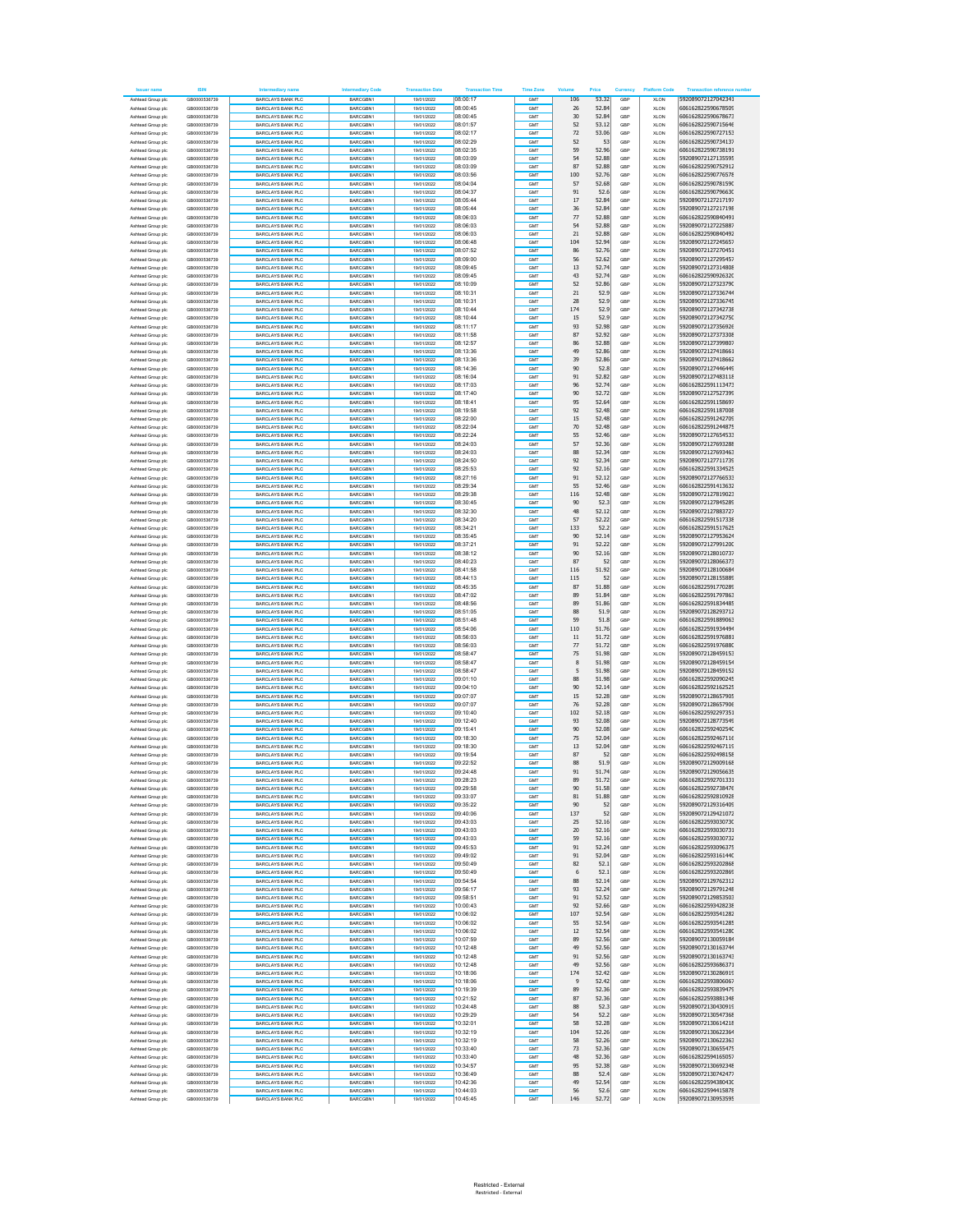| Ashtead Group plo                      | GB0000536739                 | BARCLAYS BANK PLC                                    | BARCGBN1                    | 19/01/2022               | 10:46:42             | GMT        | 88                      | 52.58          | GBP        | <b>XLON</b>                | 606162822594476835                       |
|----------------------------------------|------------------------------|------------------------------------------------------|-----------------------------|--------------------------|----------------------|------------|-------------------------|----------------|------------|----------------------------|------------------------------------------|
| Ashtead Group plc                      | GB0000536739                 | <b>BARCLAYS BANK PLC</b>                             | BARCGBN1                    | 19/01/2022               | 10:50:19             | GMT        | 9                       | 52.44          | GBP        | <b>XLON</b>                | 606162822594547849                       |
| Ashtead Group plc                      | GB0000536739                 | <b>BARCLAYS BANK PLC</b>                             | BARCGBN1                    | 19/01/2022               | 10:50:19             | GMT        | 79                      | 52.44          | GBP        | <b>XLON</b>                | 606162822594547850                       |
| Ashtead Group plc                      | GB0000536739                 | <b>BARCLAYS BANK PLC</b>                             | BARCGBN1                    | 19/01/2022               | 10:57:13             | GMT        | 49                      | 52.46          | GBP        | <b>XLON</b>                | 592089072131190012                       |
| Ashtead Group plc                      | GB0000536739                 | <b>BARCLAYS BANK PLC</b>                             | BARCGBN1                    | 19/01/2022               | 10:57:13             | GMT        | 49                      | 52.46          | GBP        | <b>XLON</b>                | 606162822594684741                       |
| Ashtead Group plc                      | GB0000536739                 | BARCLAYS BANK PLC                                    | BARCGBN1                    | 19/01/2022               | 10:59:54             | GMT        | 15                      | 52.64          | GBP        | <b>XLON</b>                | 606162822594744582                       |
| Ashtead Group plc                      | GB0000536739                 | <b>BARCLAYS BANK PLC</b>                             | BARCGBN1                    | 19/01/2022               | 11:00:43             | GMT        | 50                      | 52.86          | GBP        | <b>XLON</b>                | 606162822594764543                       |
| Ashtead Group plc<br>Ashtead Group plc | GB0000536739<br>GB0000536739 | <b>BARCLAYS BANK PLC</b><br><b>BARCLAYS BANK PLC</b> | BARCGBN1<br>BARCGBN1        | 19/01/2022<br>19/01/2022 | 11:00:43<br>11:01:28 | GMT<br>GMT | $\mathbf{1}$<br>174     | 52.86<br>52.82 | GBP<br>GBP | <b>XLON</b><br><b>XLON</b> | 606162822594764544<br>606162822594782760 |
| Ashtead Group plc                      | GB0000536739                 | <b>BARCLAYS BANK PLC</b>                             | BARCGBN1                    | 19/01/2022               | 11:01:28             | GMT        | $11\,$                  | 52.82          | GBP        | <b>XLON</b>                | 606162822594782764                       |
| Ashtead Group plc                      | GR0000536739                 | BARCLAYS BANK PLC                                    | BARCGBN1                    | 19/01/2022               | 11:02:30             | GMT        | 90                      | 52.82          | GBP        | <b>XLON</b>                | 606162822594802886                       |
| Ashtead Group plc                      | GB0000536739                 | <b>BARCLAYS BANK PLC</b>                             | BARCGBN1                    | 19/01/2022               | 11:07:38             | GMT        | 125                     | 53.02          | GBP        | <b>XLON</b>                | 606162822594913288                       |
| Ashtead Group plc                      | GB0000536739                 | <b>BARCLAYS BANK PLC</b>                             | BARCGBN1                    | 19/01/2022               | 11:09:29             | GMT        | 90                      | 52.86          | GBF        | <b>XLON</b>                | 606162822594953408                       |
| Ashtead Group plc                      | GB0000536739                 | <b>BARCLAYS BANK PLC</b>                             | BARCGBN1                    | 19/01/2022               | 11:15:43             | GMT        | 133                     | 52.96          | GBP        | <b>XLON</b>                | 606162822595094558                       |
| Ashtead Group plc                      | GB0000536739                 | <b>BARCLAYS BANK PLC</b>                             | BARCGBN1                    | 19/01/2022               | 11:18:10             | GMT        | 99                      | 52.94          | GBP        | <b>XLON</b>                | 606162822595156831                       |
| Ashtead Group plc                      | GB0000536739                 | BARCLAYS BANK PLC                                    | BARCGBN1                    | 19/01/2022               | 11:21:04             | GMT        | 111                     | 52.92          | GBP        | <b>XLON</b>                | 592089072131745045                       |
| Ashtead Group plc                      | GB0000536739                 | <b>BARCLAYS BANK PLC</b>                             | BARCGBN1                    | 19/01/2022               | 11:24:07             | GMT        | 85                      | 52.84          | GBP        | <b>XLON</b>                | 592089072131821481                       |
| Ashtead Group plc                      | GB0000536739                 | <b>BARCLAYS BANK PLC</b>                             | BARCGBN1                    | 19/01/2022               | 11:25:52             | GMT        | 90                      | 52.82          | GBP        | <b>XLON</b>                | 592089072131859407                       |
| Ashtead Group plc                      | GB0000536739                 | <b>BARCLAYS BANK PLC</b>                             | BARCGBN1                    | 19/01/2022               | 11:29:46             | GMT        | 17                      | 52.78          | GBP        | <b>XLON</b>                | 606162822595410375                       |
| Ashtead Group plc                      | GB0000536739                 | <b>BARCLAYS BANK PLC</b>                             | BARCGBN1                    | 19/01/2022               | 11:29:46             | GMT        | 70                      | 52.78          | GBP        | <b>XLON</b>                | 606162822595410374                       |
| Ashtead Group plc                      | GR0000536739                 | BARCLAYS BANK PLC                                    | BARCGBN1                    | 19/01/2022               | 11:34:50             | GMT        | 49                      | 52.8           | GBP        | <b>XLON</b>                | 592089072132049684<br>606162822595514577 |
| Ashtead Group plc<br>Ashtead Group plc | GB0000536739<br>GB0000536739 | <b>BARCLAYS BANK PLC</b><br><b>BARCLAYS BANK PLC</b> | BARCGBN1<br>BARCGBN1        | 19/01/2022<br>19/01/2022 | 11:34:50<br>11:39:15 | GMT<br>GMT | 101<br>100              | 52.8<br>52.82  | GBP<br>GBF | <b>XLON</b><br><b>XLON</b> | 606162822595611165                       |
| Ashtead Group plc                      | GB0000536739                 | <b>BARCLAYS BANK PLC</b>                             | BARCGBN1                    | 19/01/2022               | 11:39:15             | GMT        | 53                      | 52.82          | GBP        | <b>XLON</b>                | 606162822595611166                       |
| Ashtead Group plc                      | GB0000536739                 | <b>BARCLAYS BANK PLC</b>                             | BARCGBN1                    | 19/01/2022               | 11:40:50             | GMT        | 88                      | 52.74          | GBP        | <b>XLON</b>                | 592089072132186199                       |
| Ashtead Group plc                      | GB0000536739                 | BARCLAYS BANK PLC                                    | BARCGBN1                    | 19/01/2022               | 11:48:50             | GMT        | 57                      | 52.86          | GBP        | <b>XLON</b>                | 592089072132400543                       |
| Ashtead Group plc                      | GB0000536739                 | <b>BARCLAYS BANK PLC</b>                             | BARCGBN1                    | 19/01/2022               | 11:48:50             | GMT        | 90                      | 52.84          | GBP        | <b>XLON</b>                | 592089072132400546                       |
| Ashtead Group plc                      | GB0000536739                 | <b>BARCLAYS BANK PLC</b>                             | BARCGBN1                    | 19/01/2022               | 11:48:50             | GMT        | 57                      | 52.84          | GBF        | <b>XLON</b>                | 606162822595852074                       |
| Ashtead Group plc                      | GB0000536739                 | <b>BARCLAYS BANK PLC</b>                             | BARCGBN1                    | 19/01/2022               | 11:52:55             | GMT        | 106                     | 52.98          | GBP        | <b>XLON</b>                | 606162822595970969                       |
| Ashtead Group plc                      | GB0000536739                 | <b>BARCLAYS BANK PLC</b>                             | BARCGBN1                    | 19/01/2022               | 11:54:35             | GMT        | 90                      | 53             | GBP        | <b>XLON</b>                | 592089072132570617                       |
| Ashtead Group plc                      | GB0000536739                 | BARCLAYS BANK PLC                                    | BARCGBN1                    | 19/01/2022               | 11:58:44             | GMT        | 48                      | 52.92          | GBP        | <b>XLON</b>                | 592089072132684842                       |
| Ashtead Group plc                      | GB0000536739                 | <b>BARCLAYS BANK PLC</b>                             | BARCGBN1                    | 19/01/2022               | 11:58:44             | GMT        | 41                      | 52.92          | GBP        | <b>XLON</b>                | 592089072132684843                       |
| Ashtead Group plc                      | GB0000536739                 | <b>BARCLAYS BANK PLC</b>                             | BARCGBN1                    | 19/01/2022               | 12:01:03             | GMT        | 90                      | 52.92          | GBF        | <b>XLON</b>                | 592089072132746681                       |
| Ashtead Group plc                      | GB0000536739                 | <b>BARCLAYS BANK PLC</b>                             | BARCGBN1                    | 19/01/2022               | 12:03:41             | GMT        | 82                      | 52.9           | GBP        | <b>XLON</b>                | 606162822596252779                       |
| Ashtead Group plc                      | GB0000536739                 | <b>BARCLAYS BANK PLC</b>                             | BARCGBN1                    | 19/01/2022               | 12:04:43             | GMT        | 90                      | 52.9           | GBP        | <b>XLON</b>                | 606162822596278839<br>606162822596378200 |
| Ashtead Group plc<br>Ashtead Group plc | GB0000536739<br>GB0000536739 | BARCLAYS BANK PLC<br><b>BARCLAYS BANK PLC</b>        | BARCGBN1<br>BARCGBN1        | 19/01/2022<br>19/01/2022 | 12:08:26<br>12:13:17 | GMT<br>GMT | 88<br>54                | 52.82<br>52.92 | GBP<br>GBP | <b>XLON</b><br><b>XLON</b> | 592089072133038706                       |
| Ashtead Group plc                      | GB0000536739                 | <b>BARCLAYS BANK PLC</b>                             | BARCGBN1                    | 19/01/2022               | 12:13:43             | GMT        | 86                      | 52.9           | GBF        | <b>XLON</b>                | 606162822596473768                       |
| Ashtead Group plc                      | GB0000536739                 | <b>BARCLAYS BANK PLC</b>                             | BARCGBN1                    | 19/01/2022               | 12:15:47             | GMT        | 87                      | 52.8           | GBP        | <b>XLON</b>                | 606162822596533673                       |
| Ashtead Group plc                      | GB0000536739                 | <b>BARCLAYS BANK PLC</b>                             | BARCGBN1                    | 19/01/2022               | 12:19:30             | GMT        | 77                      | 52.8           | GBP        | <b>XLON</b>                | 606162822596652116                       |
| Ashtead Group plc                      | GR0000536739                 | BARCLAYS BANK PLC                                    | BARCGBN1                    | 19/01/2022               | 12:23:10             | GMT        | 99                      | 52.8           | GBP        | <b>XLON</b>                | 606162822596747582                       |
| Ashtead Group plc                      | GB0000536739                 | <b>BARCLAYS BANK PLC</b>                             | BARCGBN1                    | 19/01/2022               | 12:26:24             | GMT        | 88                      | 52.74          | GBP        | <b>XLON</b>                | 606162822596835748                       |
| Ashtead Group plc                      | GB0000536739                 | <b>BARCLAYS BANK PLC</b>                             | BARCGBN1                    | 19/01/2022               | 12:32:50             | GMT        | 169                     | 52.84          | GBF        | <b>XLON</b>                | 592089072133591744                       |
| Ashtead Group plc                      | GB0000536739                 | <b>BARCLAYS BANK PLC</b>                             | BARCGBN1                    | 19/01/2022               | 12:35:44             | GMT        | 87                      | 52.78          | GBP        | <b>XLON</b>                | 606162822597072764                       |
| Ashtead Group plc                      | GB0000536739                 | <b>BARCLAYS BANK PLC</b>                             | BARCGBN1                    | 19/01/2022               | 12:38:51             | GMT        | 90                      | 52.72          | GBP        | <b>XLON</b>                | 592089072133742249                       |
| Ashtead Group plc                      | GB0000536739                 | BARCLAYS BANK PLC                                    | BARCGBN1                    | 19/01/2022               | 12:45:03             | GMT        | 56                      | 52.68          | GBP        | <b>XLON</b>                | 606162822597286966                       |
| Ashtead Group plc                      | GB0000536739                 | <b>BARCLAYS BANK PLC</b>                             | BARCGBN1                    | 19/01/2022               | 12:45:03             | GMT        | 87                      | 52.68          | GBP        | <b>XLON</b>                | 606162822597286965                       |
| Ashtead Group plc                      | GB0000536739                 | <b>BARCLAYS BANK PLC</b>                             | BARCGBN1                    | 19/01/2022               | 12:46:25             | GMT        | 43                      | 52.6           | GBF        | <b>XLON</b>                | 592089072133917036<br>592089072133917040 |
| Ashtead Group plc                      | GB0000536739                 | <b>BARCLAYS BANK PLC</b>                             | BARCGBN1                    | 19/01/2022               | 12:46:25             | GMT        | 47                      | 52.6           | GBP        | <b>XLON</b>                |                                          |
| Ashtead Group plc<br>Ashtead Group plc | GB0000536739<br>GR0000536739 | <b>BARCLAYS BANK PLC</b>                             | BARCGBN1<br>BARCGBN1        | 19/01/2022<br>19/01/2022 | 12:55:15<br>12:55:15 | GMT<br>GMT | 22<br>34                | 52.48<br>52.48 | GBP<br>GBP | <b>XLON</b><br><b>XLON</b> | 592089072134152386<br>592089072134152387 |
| Ashtead Group plc                      | GB0000536739                 | BARCLAYS BANK PLC<br><b>BARCLAYS BANK PLC</b>        | BARCGBN1                    | 19/01/2022               | 12:55:15             | GMT        | 56                      | 52.48          | GBP        | <b>XLON</b>                | 606162822597546769                       |
| Ashtead Group plc                      | GB0000536739                 | <b>BARCLAYS BANK PLC</b>                             | BARCGBN1                    | 19/01/2022               | 12:56:07             | GMT        | 56                      | 52.46          | GBF        | <b>XLON</b>                | 606162822597570020                       |
| Ashtead Group plc                      | GB0000536739                 | <b>BARCLAYS BANK PLC</b>                             | BARCGBN1                    | 19/01/2022               | 12:56:07             | GMT        | 29                      | 52.46          | GBP        | <b>XLON</b>                | 606162822597570021                       |
| Ashtead Group plc                      | GB0000536739                 | <b>BARCLAYS BANK PLC</b>                             | BARCGBN1                    | 19/01/2022               | 13:03:45             | GMT        | 6                       | 52.52          | GBP        | <b>XLON</b>                | 592089072134372575                       |
| Ashtead Group plc                      | GB0000536739                 | BARCLAYS BANK PLC                                    | BARCGBN1                    | 19/01/2022               | 13:03:45             | GMT        | 70                      | 52.52          | GBP        | <b>XLON</b>                | 592089072134372577                       |
| Ashtead Group plc                      | GB0000536739                 | <b>BARCLAYS BANK PLC</b>                             | BARCGBN1                    | 19/01/2022               | 13:03:45             | GMT        | 27                      | 52.52          | GBP        | <b>XLON</b>                | 606162822597759570                       |
| Ashtead Group plc                      | GB0000536739                 | BARCLAYS BANK PLC                                    | BARCGBN1                    | 19/01/2022               | 13:04:40             | GMT        | 112                     | 52.48          | GBP        | <b>XLON</b>                | 592089072134397577                       |
| Ashtead Group plc                      | GB0000536739                 | <b>BARCLAYS BANK PLC</b>                             | BARCGBN1                    | 19/01/2022               | 13:04:40             | GMT        | 50                      | 52.48          | GBP        | <b>XLON</b>                | 606162822597783545                       |
| Ashtead Group plc                      | GB0000536739                 | <b>BARCLAYS BANK PLC</b>                             | BARCGBN1                    | 19/01/2022               | 13:04:40             | GMT        | 50                      | 52.48          | GBP        | <b>XLON</b>                | 606162822597783544                       |
| Ashtead Group plc                      | GB0000536739                 | BARCLAYS BANK PLC                                    | BARCGBN1                    | 19/01/2022               | 13:08:08             | GMT        | 88                      | 52.5           | GBP        | <b>XLON</b>                | 592089072134477175                       |
| Ashtead Group plc                      | GB0000536739                 | <b>BARCLAYS BANK PLC</b>                             | BARCGBN1                    | 19/01/2022               | 13:12:30             | GMT        | $\overline{\mathbf{3}}$ | 52.5           | GBP        | <b>XLON</b>                | 606162822597964736                       |
| Ashtead Group plc<br>Ashtead Group plc | GB0000536739<br>GB0000536739 | <b>BARCLAYS BANK PLC</b><br><b>BARCLAYS BANK PLC</b> | BARCGBN1<br>BARCGBN1        | 19/01/2022<br>19/01/2022 | 13:12:30<br>13:14:52 | GMT<br>GMT | 86<br>52                | 52.5<br>52.48  | GBF<br>GBP | <b>XLON</b><br><b>XLON</b> | 606162822597964734<br>606162822598019325 |
| Ashtead Group plc                      | GB0000536739                 | <b>BARCLAYS BANK PLC</b>                             | BARCGBN1                    | 19/01/2022               | 13:15:20             | GMT        | 40                      | 52.48          | GBP        | <b>XLON</b>                | 606162822598031185                       |
| Ashtead Group plc                      | GB0000536739                 | BARCLAYS BANK PLC                                    | BARCGBN1                    | 19/01/2022               | 13:20:30             | GMT        | 49                      | 52.42          | GBP        | <b>XLON</b>                | 606162822598156070                       |
| Ashtead Group plc                      | GB0000536739                 | <b>BARCLAYS BANK PLC</b>                             | BARCGBN1                    | 19/01/2022               | 13:20:42             | GMT        | 55                      | 52.4           | GBP        | <b>XLON</b>                | 592089072134788263                       |
| Ashtead Group plc                      | GB0000536739                 | <b>BARCLAYS BANK PLC</b>                             | BARCGBN1                    | 19/01/2022               | 13:20:42             | GMT        | 36                      | 52.4           | GBF        | <b>XLON</b>                | 592089072134788266                       |
| Ashtead Group plc                      | GB0000536739                 | <b>BARCLAYS BANK PLC</b>                             | BARCGBN1                    | 19/01/2022               | 13:24:44             | GMT        | 110                     | 52.5           | GBP        | <b>XLON</b>                | 592089072134874542                       |
| Ashtead Group plc                      | GB0000536739                 | <b>BARCLAYS BANK PLC</b>                             | BARCGBN1                    | 19/01/2022               | 13:27:18             | GMT        | 95                      | 52.56          | GBP        | <b>XLON</b>                | 592089072134950751                       |
| Ashtead Group plc                      | GB0000536739                 | BARCLAYS BANK PLC                                    | BARCGBN1                    | 19/01/2022               | 13:31:10             | GMT        | 142                     | 52.78          | GBP        | <b>XLON</b>                | 606162822598427050                       |
| Ashtead Group plc                      | GB0000536739                 | <b>BARCLAYS BANK PLC</b>                             | BARCGBN1                    | 19/01/2022               | 13:37:26             | GMT        | 70                      | 52.82          | GBP        | <b>XLON</b>                | 592089072135245187                       |
| Ashtead Group plc                      | GB0000536739                 | <b>BARCLAYS BANK PLC</b>                             | BARCGBN1                    | 19/01/2022               | 13:37:26             | GMT        | 3                       | 52.82          | GBF        | <b>XLON</b>                | 592089072135245188                       |
| Ashtead Group plc                      | GB0000536739                 | <b>BARCLAYS BANK PLC</b>                             | BARCGBN1                    | 19/01/2022               | 13:37:37             | GMT        | 101                     | 52.78          | GBP        | <b>XLON</b>                | 606162822598606896                       |
| Ashtead Group plc                      | GB0000536739<br>GB0000536739 | <b>BARCLAYS BANK PLC</b>                             | BARCGBN1                    | 19/01/2022               | 13:37:37<br>13:42:18 | GMT<br>GMT | 57<br>$\overline{2}$    | 52.78          | GBP        | <b>XLON</b>                | 606162822598606895<br>592089072135383077 |
| Ashtead Group plc<br>Ashtead Group plc | GB0000536739                 | BARCLAYS BANK PLC<br><b>BARCLAYS BANK PLC</b>        | BARCGBN1<br>BARCGBN1        | 19/01/2022<br>19/01/2022 | 13:42:18             | GMT        | 172                     | 52.86<br>52.86 | GBP<br>GBP | <b>XLON</b><br><b>XLON</b> | 592089072135383079                       |
| Ashtead Group plc                      | GB0000536739                 | BARCLAYS BANK PLC                                    | BARCGBN1                    | 19/01/2022               | 13:43:15             | GMT        | 92                      | 52.84          | GBP        | <b>XLON</b>                | 606162822598760571                       |
| Ashtead Group plc                      | GB0000536739                 | <b>BARCLAYS BANK PLC</b>                             | BARCGBN1                    | 19/01/2022               | 13:47:45             | GMT        | 49                      | 52.8           | GBP        | <b>XLON</b>                | 592089072135532824                       |
| Ashtead Group plc                      | GR0000536739                 | <b>BARCLAYS BANK PLC</b>                             | BARCGBN1                    | 19/01/2022               | 13:47:50             | GMT        | 92                      | 52.78          | GBP        | <b>XLON</b>                | 592089072135534976                       |
| Ashtead Group plc                      | GB0000536739                 | <b>BARCLAYS BANK PLC</b>                             | BARCGBN1                    | 19/01/2022               | 13:51:07             | GMT        | 65                      | 52.84          | GBP        | <b>XLON</b>                | 592089072135617607                       |
| Ashtead Group plc                      | GB0000536739                 | <b>BARCLAYS BANK PLC</b>                             | BARCGBN1                    | 19/01/2022               | 13:51:07             | GMT        | 50                      | 52.84          | GBP        | <b>XLON</b>                | 592089072135617608                       |
| Ashtead Group plc                      | GB0000536739                 | BARCLAYS BANK PLC                                    | BARCGBN1                    | 19/01/2022               | 13:54:50             |            | 105                     | 52.92          | GBF        | <b>XLON</b>                | 592089072135717371                       |
| Ashtead Group plc                      | GB0000536739                 | <b>BARCLAYS BANK PLC</b>                             | BARCGBN1                    | 19/01/2022               | 13:54:50             | GMT        | 56                      | 52.92          | GBP        | <b>XLON</b>                | 592089072135717372                       |
| Ashtead Group plc                      | GB0000536739                 | <b>BARCLAYS BANK PLC</b>                             | BARCGBN1                    | 19/01/2022               | 13:59:54             | GMT        | 54                      | 52.98          | GBP        | <b>XLON</b>                | 606162822599193870                       |
| Ashtead Group plc                      | GB0000536739                 | <b>BARCLAYS BANK PLC</b>                             | BARCGBN1                    | 19/01/2022               | 13:59:54             | GMT        | 66                      | 52.98          | GBP        | <b>XLON</b>                | 606162822599193871                       |
| Ashtead Group plc                      | GB0000536739                 | <b>BARCLAYS BANK PLC</b><br><b>BARCLAYS BANK PLC</b> | BARCGBN1                    | 19/01/2022               | 14:00:36             | GMT        | 34                      | 52.96          | GBP        | <b>XLON</b>                | 592089072135880356                       |
| Ashtead Group plc<br>Ashtead Group plc | GB0000536739<br>GB0000536739 | <b>BARCLAYS BANK PLC</b>                             | BARCGBN1<br>BARCGBN1        | 19/01/2022<br>19/01/2022 | 14:00:36<br>14:00:36 | GMT<br>GMT | 20<br>140               | 52.96<br>52.94 | GBF<br>GBP | <b>XLON</b><br><b>XLON</b> | 592089072135880357<br>606162822599213553 |
| Ashtead Group plc                      | GB0000536739                 | <b>BARCLAYS BANK PLC</b>                             | BARCGBN1                    | 19/01/2022               | 14:05:52             | GMT        | 173                     | 53.2           | GBP        | <b>XLON</b>                | 592089072136021252                       |
| Ashtead Group plc                      | GB0000536739                 | <b>BARCLAYS BANK PLC</b>                             | BARCGBN1                    | 19/01/2022               | 14:06:31             | GMT        | 89                      | 53.18          | GBP        | <b>XLON</b>                | 592089072136039558                       |
| Ashtead Group plc                      | GB0000536739                 | <b>BARCLAYS BANK PLC</b>                             | BARCGBN1                    | 19/01/2022               | 14:08:25             | GMT        | 88                      | 53.1           | GBP        | <b>XLON</b>                | 592089072136088173                       |
| Ashtead Group plc                      | GB0000536739                 | <b>BARCLAYS BANK PLC</b>                             | BARCGBN1                    | 19/01/2022               | 14:11:11             | GMT        | 15                      | 52.98          | GBF        | <b>XLON</b>                | 592089072136162498                       |
| Ashtead Group plc                      | GB0000536739                 | <b>BARCLAYS BANK PLC</b>                             | BARCGBN1                    | 19/01/2022               | 14:11:11             | GMT        | 75                      | 52.98          | GBP        | <b>XLON</b>                | 592089072136162497                       |
| Ashtead Group plc                      | GB0000536739                 | <b>BARCLAYS BANK PLC</b>                             | BARCGBN1                    | 19/01/2022               | 14:14:26             | GMT        | 90                      | 53.14          | GBP        | <b>XLON</b>                | 592089072136259334                       |
| Ashtead Group plc                      | GB0000536739                 | BARCLAYS BANK PLC                                    | BARCGBN1                    | 19/01/2022               | 14:14:26             | GMT        | 6                       | 53.14          | GBP        | <b>XLON</b>                | 592089072136259333                       |
| Ashtead Group plc                      | GB0000536739                 | <b>BARCLAYS BANK PLC</b>                             | BARCGBN1                    | 19/01/2022               | 14:14:26             | GMT        | 52                      | 53.14          | GBP        | <b>XLON</b>                | 606162822599576918                       |
| Ashtead Group plc                      | GB0000536739                 | <b>BARCLAYS BANK PLC</b>                             | BARCGBN1                    | 19/01/2022               | 14:19:49             | GMT        | 85                      | 53.36          | GBP        | <b>XLON</b>                | 592089072136440643                       |
| Ashtead Group plc                      | GB0000536739                 | <b>BARCLAYS BANK PLC</b>                             | BARCGBN1                    | 19/01/2022               | 14:19:49             | GMT        | 148                     | 53.36          | GBP        | <b>XLON</b>                | 606162822599751308                       |
| Ashtead Group plc                      | GB0000536739<br>GB0000536739 | <b>BARCLAYS BANK PLC</b>                             | BARCGBN1                    | 19/01/2022               | 14:22:13             | GMT        | 53                      | 53.28          | GBP        | <b>XLON</b>                | 592089072136524689<br>606162822599832081 |
| Ashtead Group plc<br>Ashtead Group plc | GB0000536739                 | <b>BARCLAYS BANK PLC</b><br><b>BARCLAYS BANK PLC</b> | BARCGBN1<br><b>BARCGRN1</b> | 19/01/2022<br>19/01/2022 | 14:22:13<br>14:22:44 | GMT<br>GMT | 91<br>92                | 53.28<br>53.24 | GBP<br>GBP | <b>XLON</b><br><b>XLON</b> | 606162822599849009                       |
| Ashtead Group plc                      | GB0000536739                 | <b>BARCLAYS BANK PLC</b>                             | BARCGBN1                    | 19/01/2022               | 14:24:48             | GMT        | 96                      | 53.16          | GBF        | <b>XLON</b>                | 592089072136613863                       |
| Ashtead Group plc                      | GR0000536739                 | <b>BARCLAYS BANK PLC</b>                             | BARCGBN1                    | 19/01/2022               | 14:26:06             | GMT        | 92                      | 53.14          | GBP        | <b>XLON</b>                | 592089072136657885                       |
| Ashtead Group plc                      | GB0000536739                 | <b>BARCLAYS BANK PLC</b>                             | BARCGBN1                    | 19/01/2022               | 14:27:13             | GMT        | 94                      | 53.1           | GBP        | <b>XLON</b>                | 606162822599998762                       |
| Ashtead Group plc                      | GB0000536739                 | BARCLAYS BANK PLC                                    | BARCGBN1                    | 19/01/2022               | 14:28:08             | GMT        | 90                      | 53.1           | GBP        | <b>XLON</b>                | 606162822600028389                       |
| Ashtead Group plc                      | GB0000536739                 | <b>BARCLAYS BANK PLC</b>                             | BARCGBN1                    | 19/01/2022               | 14:29:27             | GMT        | 25                      | 53.08          | GBP        | <b>XLON</b>                | 606162822600072781                       |
| Ashtead Group plc                      | GB0000536739                 | BARCLAYS BANK PLC                                    | BARCGBN1                    | 19/01/2022               | 14:29:27             | GMT        | 66                      | 53.08          | GBP        | <b>XLON</b>                | 606162822600072780                       |
| Ashtead Group plc                      | GB0000536739                 | <b>BARCLAYS BANK PLC</b>                             | BARCGBN1                    | 19/01/2022               | 14:30:00             | GMT        | 71                      | 53.06          | GBP        | <b>XLON</b>                | 592089072136798333                       |
| Ashtead Group plc                      | GB0000536739                 | <b>BARCLAYS BANK PLC</b>                             | BARCGBN1                    | 19/01/2022               | 14:30:00             | GMT        | $16\,$                  | 53.06          | GBP        | <b>XLON</b>                | 592089072136798332                       |
| Ashtead Group plc                      | GB0000536739                 | <b>BARCLAYS BANK PLC</b>                             | BARCGBN1                    | 19/01/2022               | 14:31:05             | GMT        | 87                      | 53.06          | GBP        | <b>XLON</b>                | 606162822600141363                       |
| Ashtead Group plc                      | GB0000536739                 | <b>BARCLAYS BANK PLC</b>                             | BARCGBN1                    | 19/01/2022               | 14:33:04             | GMT        | 49                      | 53.18          | GBP        | <b>XLON</b>                | 606162822600221123                       |
| Ashtead Group plc                      | GB0000536739                 | BARCLAYS BANK PLC                                    | BARCGBN1                    | 19/01/2022               | 14:33:12<br>14:33:34 | GMT        | 92<br>36                | 53.16          | GBP        | <b>XLON</b>                | 606162822600227578<br>606162822600241776 |
| Ashtead Group plc<br>Ashtead Group plc | GB0000536739<br>GB0000536739 | <b>BARCLAYS BANK PLC</b><br><b>BARCLAYS BANK PLC</b> | BARCGBN1<br>BARCGBN1        | 19/01/2022<br>19/01/2022 | 14:33:34             | GMT<br>GMT | 46                      | 53.16<br>53.16 | GBP<br>GBP | <b>XLON</b><br><b>XLON</b> | 606162822600241778                       |
| Ashtead Group plc                      | GB0000536739                 | BARCLAYS BANK PLC                                    | BARCGBN1                    | 19/01/2022               | 14:33:34             | GMT        | 9                       | 53.16          | GBP        | <b>XLON</b>                | 606162822600241777                       |
| Ashtead Group plc                      | GB0000536739                 | <b>BARCLAYS BANK PLC</b>                             | BARCGBN1                    | 19/01/2022               | 14:34:35             | GMT        | 92                      | 53.1           | GBP        | <b>XLON</b>                | 606162822600283112                       |
| Ashtead Group plc                      | GB0000536739                 | BARCLAYS BANK PLC                                    | BARCGBN1                    | 19/01/2022               | 14:35:20             | GMT        | 93                      | 53.1           | GBP        | <b>XLON</b>                | 592089072137029010                       |
| Ashtead Group plc                      | GB0000536739                 | <b>BARCLAYS BANK PLC</b>                             | BARCGBN1                    | 19/01/2022               | 14:38:17             | GMT        | 54                      | 53.22          | GBP        | <b>XLON</b>                | 592089072137157297                       |
| Ashtead Group plc                      | GB0000536739                 | <b>BARCLAYS BANK PLC</b>                             | BARCGBN1                    | 19/01/2022               | 14:38:34             | GMT        | 58                      | 53.2           | GBP        | <b>XLON</b>                | 592089072137168296                       |
| Ashtead Group plo                      | GB0000536739                 | <b>BARCLAYS BANK PLC</b>                             | BARCGBN1                    | 19/01/2022               | 14:38:57             | GMT        | 57                      | 53.22          | GBP        | <b>XLON</b>                | 592089072137181635                       |
| Ashtead Group plc                      | GB0000536739                 | <b>BARCLAYS BANK PLC</b>                             | BARCGBN1                    | 19/01/2022               | 14:39:11             | GMT        | 145                     | 53.18          | GBP        | <b>XLON</b>                | 592089072137192602                       |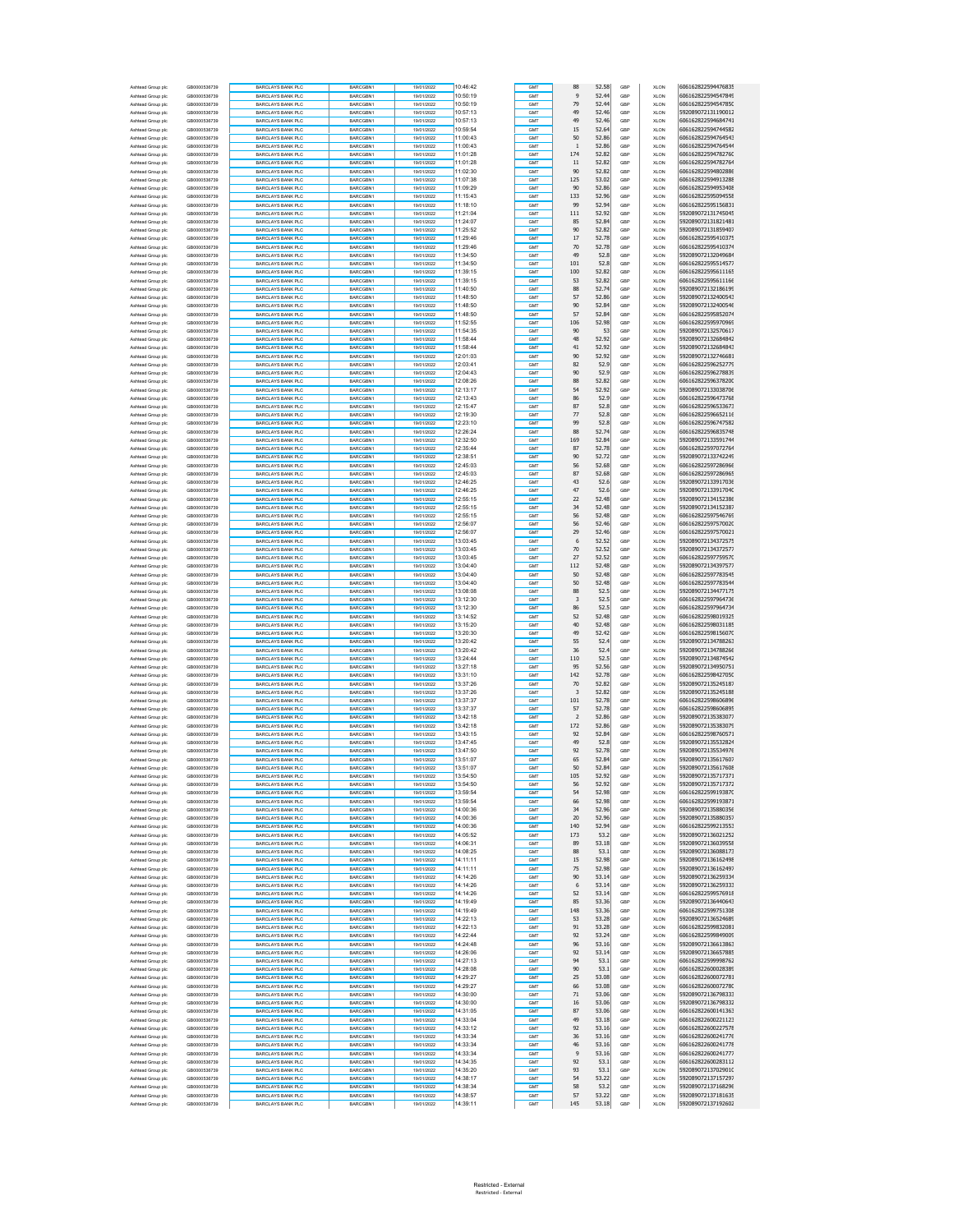| Ashtead Group plo                      | GB0000536739                 | <b>BARCLAYS BANK PLC</b>                             | <b>BARCGBN1</b>             | 19/01/2022               | 14:39:35             | GMT        | 89             | 53.18          | GBP        | XLON                       | 592089072137209078                       |
|----------------------------------------|------------------------------|------------------------------------------------------|-----------------------------|--------------------------|----------------------|------------|----------------|----------------|------------|----------------------------|------------------------------------------|
| Ashtead Group plc                      | GB0000536739                 | <b>BARCLAYS BANK PLC</b>                             | BARCGBN1                    | 19/01/2022               | 14:40:35             | GMT        | 65             | 53.18          | GBP        | <b>XLON</b>                | 592089072137253862                       |
| Ashtead Group plc                      | GB0000536739                 | <b>BARCLAYS BANK PLC</b>                             | BARCGBN1                    | 19/01/2022               | 14:40:35             | GMT        | 26             | 53.18          | GBF        | <b>XLON</b>                | 592089072137253861                       |
| Ashtead Group plc                      | GB0000536739                 | <b>BARCLAYS BANK PLC</b>                             | BARCGBN1                    | 19/01/2022               | 14:41:49             | GMT        | 43             | 53.22          | GBP        | <b>XLON</b>                | 592089072137309786                       |
| Ashtead Group plc                      | GB0000536739                 | BARCLAYS BANK PLC                                    | BARCGBN1                    | 19/01/2022               | 14:41:49             | GMT        | 45             | 53.22          | GBP        | XLON                       | 592089072137309785                       |
| Ashtead Group plo                      | GB0000536739                 | <b>BARCLAYS BANK PLC</b>                             | BARCGBN1                    | 19/01/2022               | 14:42:35             | GMT        | 91             | 53.18          | GBP        | XLON                       | 606162822600624412                       |
| Ashtead Group plc                      | GB0000536739                 | <b>BARCLAYS BANK PLC</b>                             | BARCGBN1                    | 19/01/2022               | 14:44:06             | GMT        | 89             | 53.12          | GBP        | <b>XLON</b>                | 592089072137419129                       |
| Ashtead Group plc                      | GB0000536739                 | <b>BARCLAYS BANK PLC</b>                             | BARCGBN1                    | 19/01/2022               | 14:45:44             | GMT        | 11             | 53.18          | GBF        | <b>XLON</b>                | 592089072137490125                       |
| Ashtead Group plc                      | GB0000536739<br>GB0000536739 | <b>BARCLAYS BANK PLC</b>                             | BARCGBN1                    | 19/01/2022               | 14:45:44<br>14:46:48 | GMT        | 40             | 53.18          | GBP<br>GBF | <b>XLON</b>                | 592089072137490126                       |
| Ashtead Group plc                      | GR0000536739                 | <b>BARCLAYS BANK PLC</b><br><b>BARCLAYS BANK PLC</b> | BARCGBN1<br>BARCGBN1        | 19/01/2022<br>19/01/2022 | 14:46:48             | GMT<br>GMT | 131<br>56      | 53.2<br>53.2   | GBP        | XLON<br><b>XLON</b>        | 606162822600808428<br>606162822600808427 |
| Ashtead Group plc<br>Ashtead Group plc | GB0000536739                 | BARCLAYS BANK PLC                                    | BARCGBN1                    | 19/01/2022               | 14:47:45             | GMT        | 14             | 53.16          | GBP        | <b>XLON</b>                | 592089072137577966                       |
| Ashtead Group plc                      | GB0000536739                 | <b>BARCLAYS BANK PLC</b>                             | BARCGBN1                    | 19/01/2022               | 14:47:45             | GMT        | 54             | 53.16          | GBF        | <b>XLON</b>                | 592089072137577969                       |
| Ashtead Group plc                      | GB0000536739                 | <b>BARCLAYS BANK PLC</b>                             | BARCGBN1                    | 19/01/2022               | 14:47:45             | GMT        | 18             | 53.16          | GBP        | <b>XLON</b>                | 592089072137577970                       |
| Ashtead Group plc                      | GB0000536739                 | <b>BARCLAYS BANK PLC</b>                             | BARCGBN1                    | 19/01/2022               | 14:48:22             | GMT        | 86             | 53.14          | GBP        | XLON                       | 592089072137603768                       |
| Ashtead Group plc                      | GB0000536739                 | <b>BARCLAYS BANK PLC</b>                             | BARCGBN1                    | 19/01/2022               | 14:49:11             | GMT        | 90             | 53.12          | GBP        | XLON                       | 606162822600906659                       |
| Ashtead Group plc                      | GB0000536739                 | <b>BARCLAYS BANK PLC</b>                             | BARCGBN1                    | 19/01/2022               | 14:50:30             | GMT        | 91             | 53.04          | GBP        | <b>XLON</b>                | 606162822600965251                       |
| Ashtead Group plc                      | GB0000536739                 | <b>BARCLAYS BANK PLC</b>                             | <b>BARCGBN1</b>             | 19/01/2022               | 14:52:14             | GMT        | 54             | 53.18          | GBF        | <b>XLON</b>                | 606162822601039151                       |
| Ashtead Group plc                      | GB0000536739                 | <b>BARCLAYS BANK PLC</b>                             | BARCGBN1                    | 19/01/2022               | 14:52:39             | GMT        | 106            | 53.14          | GBP        | <b>XLON</b>                | 592089072137796359                       |
| Ashtead Group plc                      | GB0000536739                 | <b>BARCLAYS BANK PLC</b>                             | BARCGBN1                    | 19/01/2022               | 14:53:32             | GMT        | 91             | 53.12          | GBF        | XLON                       | 606162822601092963                       |
| Ashtead Group plc                      | GB0000536739                 | <b>BARCLAYS BANK PLC</b>                             | BARCGBN1                    | 19/01/2022               | 14:55:36             | GMT        | 55             | 53.16          | GBP        | <b>XLON</b>                | 592089072137922992                       |
| Ashtead Group plc                      | GB0000536739                 | <b>BARCLAYS BANK PLC</b>                             | <b>BARCGRN1</b>             | 19/01/2022               | 14:56:48             | GMT        | 69             | 53.28          | GBP        | <b>XLON</b>                | 592089072137971735                       |
| Ashtead Group plc                      | GB0000536739<br>GB0000536739 | <b>BARCLAYS BANK PLC</b><br><b>BARCLAYS BANK PLC</b> | BARCGBN1<br>BARCGBN1        | 19/01/2022<br>19/01/2022 | 14:57:24<br>14:57:24 | GMT<br>GMT | 59<br>43       | 53.32<br>53.32 | GBF<br>GBP | <b>XLON</b><br><b>XLON</b> | 606162822601249240<br>606162822601249239 |
| Ashtead Group plc                      | GB0000536739                 | <b>BARCLAYS BANK PLC</b>                             | BARCGBN1                    | 19/01/2022               | 14:58:11             | GMT        | 35             | 53.36          | GBP        | XLON                       | 592089072138030568                       |
| Ashtead Group plc<br>Ashtead Group plc | GB0000536739                 | <b>BARCLAYS BANK PLC</b>                             | BARCGBN1                    | 19/01/2022               | 14:58:11             | GMT        | 14             | 53.36          | GBP        | XLON                       | 592089072138030567                       |
| Ashtead Group plc                      | GB0000536739                 | <b>BARCLAYS BANK PLC</b>                             | BARCGBN1                    | 19/01/2022               | 14:58:24             | GMT        | 153            | 53.34          | GBP        | <b>XLON</b>                | 592089072138041765                       |
| Ashtead Group plc                      | GB0000536739                 | <b>BARCLAYS BANK PLC</b>                             | <b>BARCGBN1</b>             | 19/01/2022               | 14:58:37             | GMT        | 36             | 53.3           | GBF        | <b>XLON</b>                | 592089072138052688                       |
| Ashtead Group plc                      | GB0000536739                 | <b>BARCLAYS BANK PLC</b>                             | BARCGBN1                    | 19/01/2022               | 14:58:37             | GMT        | 54             | 53.3           | GBP        | <b>XLON</b>                | 592089072138052689                       |
| Ashtead Group plc                      | GB0000536739                 | <b>BARCLAYS BANK PLC</b>                             | BARCGBN1                    | 19/01/2022               | 15:00:18             | GMT        | 91             | 53.34          | GBF        | XLON                       | 606162822601378634                       |
| Ashtead Group plc                      | GR0000536739                 | <b>BARCLAYS BANK PLC</b>                             | BARCGBN1                    | 19/01/2022               | 15:01:00             | GMT        | 94             | 53.3           | GBP        | <b>XLON</b>                | 592089072138165860                       |
| Ashtead Group plc                      | GB0000536739                 | <b>BARCLAYS BANK PLC</b>                             | BARCGBN1                    | 19/01/2022               | 15:03:15             | GMT        | 106            | 53.36          | GBP        | <b>XLON</b>                | 592089072138267872                       |
| Ashtead Group plc                      | GB0000536739                 | <b>BARCLAYS BANK PLC</b>                             | BARCGBN1                    | 19/01/2022               | 15:03:15             | GMT        | 6              | 53.36          | GBF        | <b>XLON</b>                | 592089072138267871                       |
| Ashtead Group plc                      | GB0000536739                 | <b>BARCLAYS BANK PLC</b>                             | BARCGBN1                    | 19/01/2022               | 15:03:15             | GMT        | 49             | 53.36          | GBP        | <b>XLON</b>                | 606162822601508307                       |
| Ashtead Group plc                      | GB0000536739                 | <b>BARCLAYS BANK PLC</b>                             | BARCGBN1                    | 19/01/2022               | 15:04:40             | GMT        | 88             | 53.32          | GBP        | XLON                       | 592089072138331425                       |
| Ashtead Group plc                      | GB0000536739                 | <b>BARCLAYS BANK PLC</b>                             | BARCGBN1                    | 19/01/2022               | 15:05:58             | GMT        | 142            | 53.34          | GBP        | XLON                       | 592089072138390137                       |
| Ashtead Group plc                      | GB0000536739                 | <b>BARCLAYS BANK PLC</b>                             | BARCGBN1<br>BARCGBN1        | 19/01/2022               | 15:06:41             | GMT        | 11             | 53.3           | GBP        | <b>XLON</b>                | 592089072138427986                       |
| Ashtead Group plc<br>Ashtead Group plc | GB0000536739<br>GB0000536739 | <b>BARCLAYS BANK PLC</b><br><b>BARCLAYS BANK PLC</b> | BARCGBN1                    | 19/01/2022<br>19/01/2022 | 15:06:41<br>15:08:29 | GMT<br>GMT | 76<br>91       | 53.3<br>53.22  | GBF<br>GBP | <b>XLON</b><br><b>XLON</b> | 592089072138427984<br>606162822601747791 |
| Ashtead Group plc                      | GB0000536739                 | <b>BARCLAYS BANK PLC</b>                             | BARCGBN1                    | 19/01/2022               | 15:10:38             | GMT        | 91             | 53.26          | GBF        | XLON                       | 606162822601843460                       |
| Ashtead Group plc                      | GB0000536739                 | <b>BARCLAYS BANK PLC</b>                             | BARCGBN1                    | 19/01/2022               | 15:10:38             | GMT        | 57             | 53.26          | GBP        | <b>XLON</b>                | 606162822601843461                       |
| Ashtead Group plc                      | GR0000536739                 | <b>BARCLAYS BANK PLC</b>                             | <b>BARCGRN1</b>             | 19/01/2022               | 15:13:01             | GMT        | 63             | 53.36          | GBP        | <b>XLON</b>                | 592089072138730604                       |
| Ashtead Group plc                      | GB0000536739                 | <b>BARCLAYS BANK PLC</b>                             | BARCGBN1                    | 19/01/2022               | 15:13:05             | GMT        | 160            | 53.34          | GBF        | <b>XLON</b>                | 592089072138733979                       |
| Ashtead Group plc                      | GB0000536739                 | <b>BARCLAYS BANK PLC</b>                             | BARCGBN1                    | 19/01/2022               | 15:15:05             | GMT        | 137            | 53.36          | GBP        | <b>XLON</b>                | 606162822602044288                       |
| Ashtead Group plc                      | GB0000536739                 | <b>BARCLAYS BANK PLC</b>                             | <b>BARCGRN1</b>             | 19/01/2022               | 15:16:07             | GMT        | 92             | 53.36          | GBP        | XLON                       | 592089072138879376                       |
| Ashtead Group plc                      | GB0000536739                 | <b>BARCLAYS BANK PLC</b>                             | BARCGBN1                    | 19/01/2022               | 15:17:01             | GMT        | 92             | 53.34          | GBP        | XLON                       | 592089072138920431                       |
| Ashtead Group plc                      | GB0000536739                 | <b>BARCLAYS BANK PLC</b>                             | BARCGBN1                    | 19/01/2022               | 15:20:34             | GMT        | 49             | 53.3           | GBP        | <b>XLON</b>                | 592089072139092484                       |
| Ashtead Group plc                      | GB0000536739                 | <b>BARCLAYS BANK PLC</b>                             | BARCGBN1                    | 19/01/2022               | 15:20:34             | GMT        | 48             | 53.3           | GBF        | <b>XLON</b>                | 592089072139092485                       |
| Ashtead Group plc                      | GB0000536739                 | <b>BARCLAYS BANK PLC</b>                             | BARCGBN1                    | 19/01/2022               | 15:20:34             | GMT        | 17             | 53.3           | GBP        | <b>XLON</b>                | 592089072139092482                       |
| Ashtead Group plc                      | GB0000536739                 | <b>BARCLAYS BANK PLC</b>                             | BARCGBN1                    | 19/01/2022               | 15:20:58             | GMT        | 55             | 53.28          | GBF        | XLON                       | 592089072139110731                       |
| Ashtead Group plc                      | GR0000536739                 | <b>BARCLAYS BANK PLC</b><br>BARCLAYS BANK PLC        | BARCGBN1                    | 19/01/2022               | 15:20:58<br>15:20:58 | GMT        | 67<br>55       | 53.28<br>53.28 | GBP        | <b>XLON</b>                | 606162822602318981<br>606162822602318982 |
| Ashtead Group plc<br>Ashtead Group plc | GB0000536739<br>GB0000536739 | <b>BARCLAYS BANK PLC</b>                             | BARCGBN1<br>BARCGBN1        | 19/01/2022<br>19/01/2022 | 15:20:58             | GMT<br>GMT | 22             | 53.28          | GBP<br>GBF | <b>XLON</b><br><b>XLON</b> | 606162822602318980                       |
| Ashtead Group plc                      | GB0000536739                 | <b>BARCLAYS BANK PLC</b>                             | BARCGBN1                    | 19/01/2022               | 15:22:31             | GMT        | 91             | 53.22          | GBP        | <b>XLON</b>                | 592089072139185263                       |
| Ashtead Group plc                      | GB0000536739                 | <b>BARCLAYS BANK PLC</b>                             | BARCGBN1                    | 19/01/2022               | 15:24:11             | GMT        | 87             | 53.2           | GBP        | XLON                       | 592089072139258198                       |
| Ashtead Group plc                      | GB0000536739                 | <b>BARCLAYS BANK PLC</b>                             | BARCGBN1                    | 19/01/2022               | 15:24:50             | GMT        | 88             | 53.26          | GBP        | XLON                       | 592089072139289382                       |
| Ashtead Group plc                      | GB0000536739                 | <b>BARCLAYS BANK PLC</b>                             | BARCGBN1                    | 19/01/2022               | 15:27:32             | GMT        | 48             | 53.22          | GBP        | <b>XLON</b>                | 592089072139413823                       |
| Ashtead Group plc                      | GB0000536739                 | <b>BARCLAYS BANK PLC</b>                             | <b>BARCGBN1</b>             | 19/01/2022               | 15:27:32             | GMT        | 75             | 53.22          | GBF        | <b>XLON</b>                | 592089072139413824                       |
| Ashtead Group plc                      | GB0000536739                 | <b>BARCLAYS BANK PLC</b>                             | BARCGBN1                    | 19/01/2022               | 15:27:32             | GMT        | 56             | 53.22          | GBP        | <b>XLON</b>                | 606162822602610409                       |
| Ashtead Group plc                      | GB0000536739                 | <b>BARCLAYS BANK PLC</b>                             | BARCGBN1                    | 19/01/2022               | 15:27:58             | GMT        | 86             | 53.2           | GBF        | XLON                       | 592089072139431277                       |
| Ashtead Group plc                      | GB0000536739                 | <b>BARCLAYS BANK PLC</b>                             | BARCGBN1                    | 19/01/2022               | 15:28:53             | GMT        | 93             | 53.06          | GBP        | <b>XLON</b>                | 606162822602665050                       |
| Ashtead Group plc                      | GB0000536739                 | <b>BARCLAYS BANK PLC</b>                             | BARCGBN1                    | 19/01/2022               | 15:32:00             | GMT        | 55             | 52.92          | GBP        | <b>XLON</b>                | 592089072139635399                       |
| Ashtead Group plc                      | GB0000536739                 | <b>BARCLAYS BANK PLC</b>                             | BARCGBN1                    | 19/01/2022               | 15:32:00             | GMT        | 90             | 52.92          | GBF        | <b>XLON</b>                | 606162822602823238                       |
| Ashtead Group plc                      | GB0000536739                 | <b>BARCLAYS BANK PLC</b>                             | BARCGBN1                    | 19/01/2022               | 15:32:00             | GMT        | 55             | 52.92          | GBP        | <b>XLON</b>                | 606162822602823240                       |
| Ashtead Group plc                      | GB0000536739<br>GB0000536739 | <b>BARCLAYS BANK PLC</b>                             | BARCGBN1                    | 19/01/2022               | 15:32:51             | GMT        | 89             | 52.86          | GBP        | XLON                       | 592089072139676232<br>606162822602948746 |
| Ashtead Group plc<br>Ashtead Group plc | GB0000536739                 | <b>BARCLAYS BANK PLC</b><br><b>BARCLAYS BANK PLC</b> | BARCGBN1<br>BARCGBN1        | 19/01/2022<br>19/01/2022 | 15:34:36<br>15:34:49 | GMT<br>GMT | 89<br>93       | 52.76<br>52.76 | GBP<br>GBP | XLON<br><b>XLON</b>        | 606162822602958165                       |
| Ashtead Group plc                      | GB0000536739                 | <b>BARCLAYS BANK PLC</b>                             | <b>BARCGBN1</b>             | 19/01/2022               | 15:35:51             | GMT        | 90             | 52.7           | GBF        | <b>XLON</b>                | 606162822603008615                       |
| Ashtead Group plc                      | GB0000536739                 | <b>BARCLAYS BANK PLC</b>                             | BARCGBN1                    | 19/01/2022               | 15:37:04             | GMT        | 85             | 52.7           | GBP        | <b>XLON</b>                | 606162822603068269                       |
| Ashtead Group plc                      | GB0000536739                 | <b>BARCLAYS BANK PLC</b>                             | BARCGBN1                    | 19/01/2022               | 15:37:04             | GMT        | $\overline{7}$ | 52.7           | GBF        | XLON                       | 606162822603068268                       |
| Ashtead Group plc                      | GR0000536739                 | <b>BARCLAYS BANK PLC</b>                             | BARCGBN1                    | 19/01/2022               | 15:38:17             | GMT        | 90             | 52.62          | GBP        | <b>XLON</b>                | 592089072139954683                       |
| Ashtead Group plc                      | GR0000536739                 | <b>BARCLAYS BANK PLC</b>                             | <b>BARCGRN1</b>             | 19/01/2022               | 15:39:27             | GMT        | 59             | 52.52          | GBP        | <b>XLON</b>                | 606162822603194108                       |
| Ashtead Group plc                      | GB0000536739                 | <b>BARCLAYS BANK PLC</b>                             | BARCGBN1                    | 19/01/2022               | 15:39:27             | GMT        | 28             | 52.52          | GBF        | <b>XLON</b>                | 606162822603194107                       |
| Ashtead Group plc                      | GB0000536739                 | <b>BARCLAYS BANK PLC</b>                             | BARCGBN1                    | 19/01/2022               | 15:41:03             | GMT        | 89             | 52.5           | GBP        | <b>XLON</b>                | 606162822603275440                       |
| Ashtead Group plc                      | GB0000536739                 | <b>BARCLAYS BANK PLC</b>                             | BARCGBN1                    | 19/01/2022               | 15:43:52             | GMT        | 174            | 52.68          | GBP        | XLON                       | 592089072140240182                       |
| Ashtead Group plc                      | GB0000536739                 | <b>BARCLAYS BANK PLC</b>                             | BARCGBN1                    | 19/01/2022               | 15:43:52             | GMT        | 57             | 52.68          | GBP        | XLON                       | 606162822603406142                       |
| Ashtead Group plc                      | GR0000536739                 | <b>BARCLAYS BANK PLC</b>                             | BARCGBN1                    | 19/01/2022               | 15:43:52             | GMT        | 13             | 52.66          | GBP        | <b>XLON</b>                | 592089072140240185                       |
| Ashtead Group plc<br>Ashtead Group plc | GB0000536739<br>GB0000536739 | <b>BARCLAYS BANK PLC</b><br><b>BARCLAYS BANK PLC</b> | <b>BARCGBN1</b><br>BARCGBN1 | 19/01/2022<br>19/01/2022 | 15:44:42<br>15:46:06 | GMT<br>GMT | 90<br>93       | 52.5<br>52.44  | GBF<br>GBP | <b>XLON</b><br><b>XLON</b> | 592089072140280347<br>592089072140351140 |
|                                        | GB0000536739                 | <b>BARCLAYS BANK PLC</b>                             | BARCGBN1                    | 19/01/2022               | 15:47:09             | <b>GMT</b> | 55             | 52.42          | GBF        | <b>XLON</b>                | 592089072140406884                       |
| Ashtead Group plc<br>Ashtead Group plc | GB0000536739                 | <b>BARCLAYS BANK PLC</b>                             | BARCGBN1                    | 19/01/2022               | 15:47:09             | GMT        | 33             | 52.42          | GBP        | <b>XLON</b>                | 592089072140406886                       |
| Ashtead Group plc                      | GB0000536739                 | <b>BARCLAYS BANK PLC</b>                             | BARCGBN1                    | 19/01/2022               | 15:48:19             | GMT        | 10             | 52.4           | GBP        | <b>XLON</b>                | 606162822603621973                       |
| Ashtead Group plc                      | GB0000536739                 | BARCLAYS BANK PLO                                    | BARCGBN1                    | 9/01/2022                | 15:48:19             |            | 79             | 52.4           | GBF        | <b>XLON</b>                | 606162822603621972                       |
| Ashtead Group plc                      | GR0000536739                 | <b>BARCLAYS BANK PLC</b>                             | BARCGBN1                    | 19/01/2022               | 15:50:28             | GMT        | 67             | 52.42          | GBP        | <b>XLON</b>                | 592089072140565235                       |
| Ashtead Group plc                      | GB0000536739                 | <b>BARCLAYS BANK PLC</b>                             | BARCGBN1                    | 19/01/2022               | 15:50:31             | <b>GMT</b> | $20\,$         | 52.42          | GBP        | XLON                       | 592089072140568908                       |
| Ashtead Group plc                      | GR0000536739                 | <b>BARCLAYS BANK PLC</b>                             | BARCGBN1                    | 19/01/2022               | 15:50:31             | GMT        | 51             | 52.42          | GBP        | XLON                       | 606162822603722145                       |
| Ashtead Group plc                      | GB0000536739                 | <b>BARCLAYS BANK PLC</b>                             | BARCGBN1                    | 19/01/2022               | 15:52:09             | GMT        | 91             | 52.4           | GBP        | <b>XLON</b>                | 606162822603812074                       |
| Ashtead Group plc                      | GB0000536739                 | <b>BARCLAYS BANK PLC</b>                             | BARCGBN1                    | 19/01/2022               | 15:52:09             | GMT        | 53             | 52.4           | GBF        | <b>XLON</b>                | 606162822603812116                       |
| Ashtead Group plc                      | GB0000536739                 | <b>BARCLAYS BANK PLC</b>                             | BARCGBN1                    | 19/01/2022               | 15:53:02             | GMT        | 56             | 52.4           | GBP        | <b>XLON</b>                | 592089072140709839                       |
| Ashtead Group plc                      | GB0000536739<br>GR0000536739 | <b>BARCLAYS BANK PLC</b><br><b>BARCLAYS BANK PLC</b> | BARCGBN1<br>BARCGBN1        | 19/01/2022               | 15:54:01<br>15:55:34 | GMT<br>GMT | 90<br>89       | 52.4<br>52.38  | GBP<br>GBP | XLON<br>XLON               | 606162822603907861<br>592089072140840262 |
| Ashtead Group plc<br>Ashtead Group plc | GB0000536739                 | <b>BARCLAYS BANK PLC</b>                             | BARCGBN1                    | 19/01/2022<br>19/01/2022 | 15:56:55             | GMT        | 93             | 52.36          | GBP        | <b>XLON</b>                | 606162822604049542                       |
| Ashtead Group plc                      | GB0000536739                 | <b>BARCLAYS BANK PLC</b>                             | BARCGBN1                    | 19/01/2022               | 15:58:04             | GMT        | 94             | 52.36          | GBF        | <b>XLON</b>                | 606162822604108472                       |
| Ashtead Group plc                      | GR0000536739                 | <b>BARCLAYS BANK PLC</b>                             | BARCGBN1                    | 19/01/2022               | 15:58:18             | GMT        | 94             | 52.32          | GBP        | <b>XLON</b>                | 592089072140981542                       |
| Ashtead Group plc                      | GB0000536739                 | <b>BARCLAYS BANK PLC</b>                             | BARCGBN1                    | 19/01/2022               | 16:02:18             | GMT        | 58             | 52.5           | GBP        | XLON                       | 592089072141192717                       |
| Ashtead Group plc                      | GB0000536739                 | <b>BARCLAYS BANK PLC</b>                             | BARCGBN1                    | 19/01/2022               | 16:02:33             | GMT        | 116            | 52.5           | GBP        | XLON                       | 592089072141206372                       |
| Ashtead Group plc                      | GR0000536739                 | <b>BARCLAYS BANK PLC</b>                             | BARCGBN1                    | 19/01/2022               | 16:02:33             | GMT        | 132            | 52.5           | GBP        | <b>XLON</b>                | 606162822604339229                       |
| Ashtead Group plc                      | GB0000536739                 | <b>BARCLAYS BANK PLC</b>                             | BARCGBN1                    | 19/01/2022               | 16:02:33             | GMT        | 13             | 52.5           | GBF        | <b>XLON</b>                | 592089072141206377                       |
| Ashtead Group plc                      | GB0000536739                 | <b>BARCLAYS BANK PLC</b>                             | BARCGBN1                    | 19/01/2022               | 16:03:17             | GMT        | 88             | 52.44          | GBP        | <b>XLON</b>                | 606162822604376523                       |
| Ashtead Group plc                      | GB0000536739                 | <b>BARCLAYS BANK PLC</b>                             | BARCGBN1                    | 19/01/2022               | 16:04:38             | GMT        | 92             | 52.5           | GBP        | XLON                       | 592089072141320730                       |
| Ashtead Group plc                      | GR0000536739                 | <b>BARCLAYS BANK PLC</b>                             | BARCGBN1                    | 19/01/2022               | 16:06:13             | GMT        | 70<br>47       | 52.44          | GBP        | XLON                       | 592089072141408176                       |
| Ashtead Group plc<br>Ashtead Group plc | GB0000536739<br>GB0000536739 | <b>BARCLAYS BANK PLC</b><br><b>BARCLAYS BANK PLC</b> | BARCGBN1<br>BARCGBN1        | 19/01/2022<br>19/01/2022 | 16:06:13<br>16:07:37 | GMT<br>GMT | 119            | 52.44<br>52.48 | GBP<br>GBF | <b>XLON</b><br><b>XLON</b> | 592089072141408174<br>592089072141486474 |
| Ashtead Group plc                      | GB0000536739                 | <b>BARCLAYS BANK PLC</b>                             | BARCGBN1                    | 19/01/2022               | 16:09:40             | GMT        | 39             | 52.44          | GBP        | <b>XLON</b>                | 606162822604711686                       |
| Ashtead Group plc                      | GB0000536739                 | <b>BARCLAYS BANK PLC</b>                             | BARCGBN1                    | 19/01/2022               | 16:09:40             | GMT        | 106            | 52.44          | GBP        | XLON                       | 606162822604711684                       |
| Ashtead Group plc                      | GB0000536739                 | <b>BARCLAYS BANK PLC</b>                             | BARCGBN1                    | 19/01/2022               | 16:10:09             | GMT        | 90             | 52.44          | GBP        | XLON                       | 592089072141615234                       |
| Ashtead Group plc                      | GB0000536739                 | <b>BARCLAYS BANK PLC</b>                             | BARCGBN1                    | 19/01/2022               | 16:11:11             | GMT        | 87             | 52.38          | GBP        | <b>XLON</b>                | 592089072141671891                       |
| Ashtead Group plc                      | GB0000536739                 | <b>BARCLAYS BANK PLC</b>                             | BARCGBN1                    | 19/01/2022               | 16:12:45             | GMT        | 86             | 52.32          | GBF        | <b>XLON</b>                | 606162822604880296                       |
| Ashtead Group plc                      | GB0000536739                 | <b>BARCLAYS BANK PLC</b>                             | BARCGBN1                    | 19/01/2022               | 16:14:47             | GMT        | 65             | 52.36          | GBP        | <b>XLON</b>                | 606162822604989776                       |
| Ashtead Group plc                      | GB0000536739                 | <b>BARCLAYS BANK PLC</b>                             | BARCGBN1                    | 19/01/2022               | 16:15:02             | GMT        | 40             | 52.36          | GBP        | XLON                       | 606162822605003912                       |
| Ashtead Group plc                      | GB0000536739                 | <b>BARCLAYS BANK PLC</b>                             | BARCGBN1                    | 19/01/2022               | 16:15:03             | GMT        | 51             | 52.36          | GBP        | XLON                       | 606162822605005448                       |
| Ashtead Group plc                      | GB0000536739                 | <b>BARCLAYS BANK PLC</b>                             | BARCGBN1                    | 19/01/2022               | 16:15:18             | GMT        | 50             | 52.36          | GBP        | <b>XLON</b>                | 592089072141911570                       |
| Ashtead Group plc                      | GB0000536739                 | <b>BARCLAYS BANK PLC</b>                             | BARCGBN1                    | 19/01/2022               | 16:15:18             | GMT        | 18<br>23       | 52.36          | GBF        | <b>XLON</b>                | 606162822605021607                       |
| Ashtead Group plc                      | GB0000536739                 | <b>BARCLAYS BANK PLC</b><br><b>BARCLAYS BANK PLC</b> | BARCGBN1                    | 19/01/2022               | 16:15:18<br>16:15:18 | GMT        | $21\,$         | 52.36<br>52.36 | GBP<br>GBP | <b>XLON</b>                | 592089072141911586<br>606162822605021631 |
| Ashtead Group plc<br>Ashtead Group plc | GB0000536739<br>GB0000536739 | <b>BARCLAYS BANK PLC</b>                             | BARCGBN1<br>BARCGBN1        | 19/01/2022<br>19/01/2022 | 16:15:18             | GMT<br>GMT | $\overline{2}$ | 52.36          | GBP        | XLON<br>XLON               | 606162822605022096                       |
| Ashtead Group plc                      | GB0000536739                 | <b>BARCLAYS BANK PLC</b>                             | BARCGBN1                    | 19/01/2022               | 16:16:48             | GMT        | 93             | 52.36          | GBP        | <b>XLON</b>                | 606162822605113220                       |
| Ashtead Group plc                      | GB0000536739                 | <b>BARCLAYS BANK PLC</b>                             | BARCGBN1                    | 19/01/2022               | 16:18:05             | GMT        | 56             | 52.34          | GBF        | <b>XLON</b>                | 592089072142090164                       |
| Ashtead Group plc                      | GB0000536739                 | <b>BARCLAYS BANK PLC</b>                             | BARCGBN1                    | 19/01/2022               | 16:18:05             | GMT        | 88             | 52.34          | GBP        | <b>XLON</b>                | 606162822605195289                       |
| Ashtead Group plc                      | GB0000536739                 | <b>BARCLAYS BANK PLC</b>                             | BARCGBN1                    | 19/01/2022               | 16:18:42             | GMT        | 94             | 52.3           | GBP        | XLON                       | 592089072142131914                       |
| Ashtead Group pk                       | GR0000536739                 | <b>BARCLAYS BANK PLC</b>                             | BARCGBN1                    | 19/01/2022               | 16:19:27             | GMT        | 21             | 52.28          | GBP        | <b>XLON</b>                | 592089072142179323                       |
| Ashtead Group plg                      | GB0000536739                 | <b>BARCLAYS BANK PLC</b>                             | BARCGBN1                    | 19/01/2022               | 16:19:27             | GMT        | 70             | 52.28          | GBP        | <b>XLON</b>                | 592089072142179326                       |